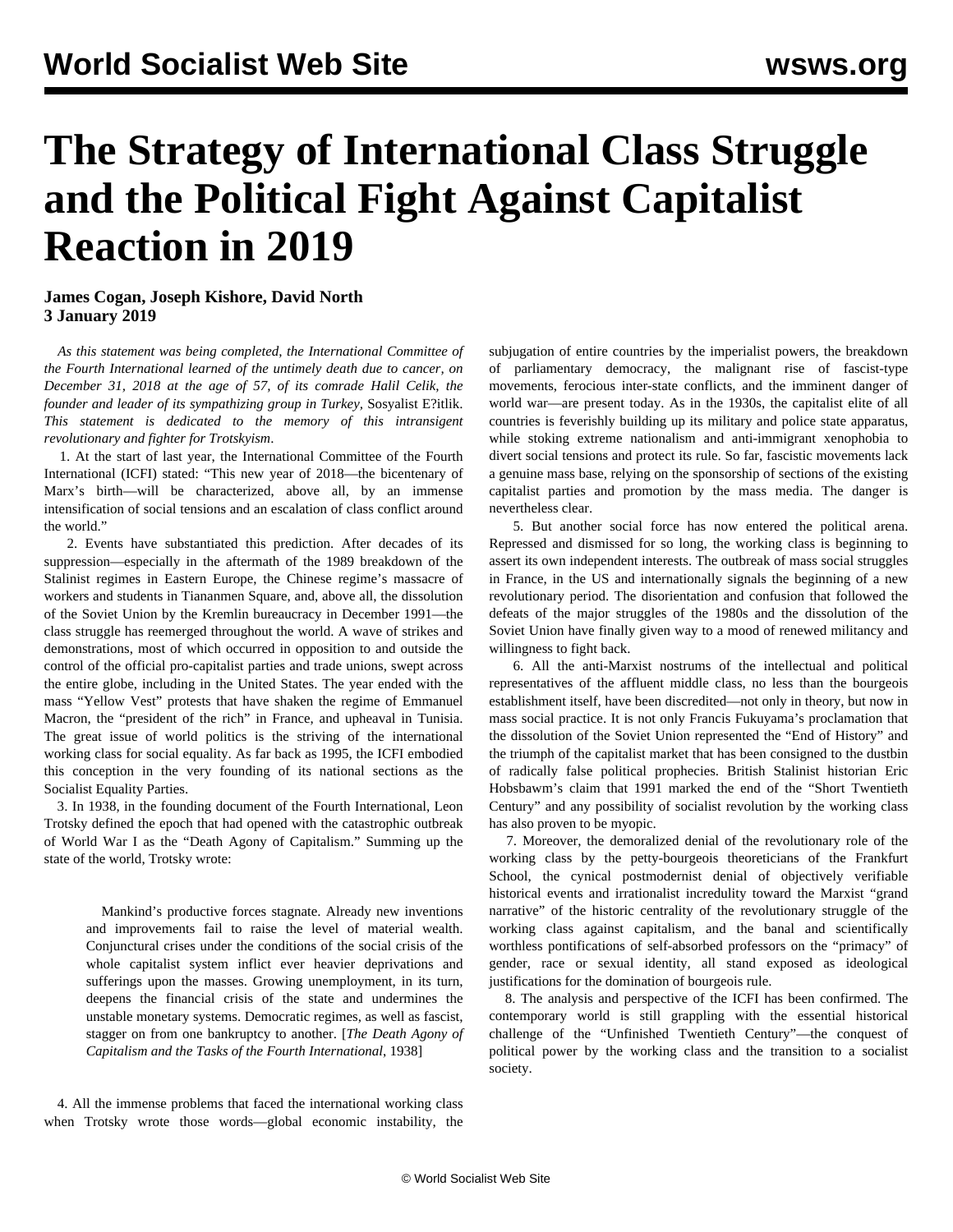### **The global breakdown of capitalist rule**

 9. The year 2019 begins amidst the explosive interaction of geopolitical, economic and social crises. Nothing remains of the giddy optimism that prevailed within ruling circles following the demise of the Soviet Union. In fact, the mood within the international capitalist class is one of immense anxiety. The extreme turbulence that wracked the international stock exchanges as 2018 came to an end is seen as a sign that the desperate measures to revive the markets following the 2008 crash have exhausted themselves. The prevailing pessimism is summed up in the banner headline of the year-end edition of the *Neue Zürcher Zeitung,* the voice of Swiss bankers and the most astute of all bourgeois newspapers, which proclaimed, "Conditions must first get worse." The message of the front-page statement was clear: the international ruling class will answer the worsening economic crisis with draconian measures directed against the working class.

 10. The crisis facing international capitalism is of a historic and systemic character. Amid all the triumphalism that followed the dissolution of the Soviet Union and the profusion of the ruling elites' selfjustifying propaganda, it has been largely forgotten that the events of 1989-91 took place under conditions where world capitalism was wracked by extreme economic, social and political instability. During the mid-1980s, as Reagan in the United States and Gorbachev in the Soviet Union wrestled with the escalating crises of their respective regimes, it was legitimate to ask (as the ICFI did) which system would collapse first. The erosion of US imperialism's dominant post-World War II global position was already far advanced. Moreover, the extraordinary technological developments associated with computerization were driving the processes of economic globalization, which were steadily undermining the entire foundation of the US-dominated imperialist system, rooted in the political unit of the national state.

 11. Despite the political advantages provided to US imperialism by its Cold War "victory" and the betrayal of the working class by its old leaderships, the underlying crisis of world capitalism persisted. As only the ICFI recognized at the time, the restoration of capitalism by the Stalinist bureaucracies in China, Eastern Europe and the USSR—which had all pursued hopelessly anachronistic autarchic and anti-Marxist policies—was the sharpest manifestation of the collapse of all the post-World War II programs of national economic and social regulation.

 12. The principal means employed by the US ruling elite during the past three decades to sustain its global dominance has been the reckless use of military power. This has resulted in failures that have served only to exacerbate the crisis of the global system. The "War on Terror," which was used to justify the illegal invasions of Afghanistan and Iraq and a frontal assault on democratic rights, has not only exposed the limitations of American military power. The endless neo-colonial operations have also generated mass discontent in the US and sowed deep divisions among the major imperialist powers and within the American ruling elite itself.

 13. International alliances between the major capitalist powers that served as the foundation of world geopolitics after the Second World War are dissolving. Longtime allies are turning into enemies and building up their military forces. More than ten years after the financial collapse of 2008, the global economy is riven by growing national tensions and trade war. Notwithstanding the recovery of the stock market over the past decade—which is itself now being reversed—the policies pursued by the ruling elites in response to the crash have resolved none of the underlying contradictions. The methods employed by the financial oligarchy to contain the crisis and enrich itself have only delayed the day of reckoning.

 14. At the center of the global breakdown is the United States, which is in the midst of its greatest political crisis since the end of the Civil War in 1865. Trump is not a demon from hell, but rather the politically malignant manifestation of the putrefaction of American democracy. As the Socialist Equality Party (US) has repeatedly insisted, the conflict between Trump and his political opponents is between various reactionary factions of the ruling elite, centered on differences over the best means to secure US global dominance. There are no democratic or progressive sides in this conflict. The paroxysms of rage from both Democrats and Republicans over Trump's proposed (but, as yet, unimplemented) withdrawal of troops from Syria and Afghanistan expose the character of the conflict in Washington.

 15. The Democratic Party represents an alliance of finance and major corporate interests, the military and intelligence agencies, and dominant sections of the foreign policy establishment, which are convinced that the inevitable conflict with China must be prepared first through the removal of Russia as an obstacle to US control of Europe, Eurasia and the Middle East. For the past two years, the Democrats have focused their opposition to Trump on a hysterical neo-McCarthyite campaign alleging Russian "meddling" in US politics to "sow discord." The purpose has been not only to demand more aggressive action against the Putin government in Russia, but also to establish the framework for criminalizing opposition within the United States. The methods of Trump's ruling class critics, who are terrified of and opposed to anything that could mobilize mass opposition to the Trump administration, are those of palace coup intrigue.

 16. For its part, the Trump administration is pursuing its own "America First" imperialist strategy, centered on provoking a confrontation with China. Citing Trump's former White House chief strategist Steve Bannon, the *New York Times* explained that Trump "wanted to end these military campaigns [in Syria and Afghanistan] so he could focus on the economic and geopolitical contest with China, which he views as America's biggest foreign threat. 'This is not about a return to isolationism,' Mr. Bannon said. 'It's the pivot away from the humanitarian expeditionary mentality of the internationalists.'"

 17. All major political factions of the American ruling class are committed to a policy of world domination, using military force to offset the long-term decline of American capitalism. A quarter-century of unending regional conflicts and interventions, centered on the Middle East and Central Asia, is being superseded by "great power" rivalries, not only between the US and China and Russia, but also between the US and Europe. In the process, all the previous justifications for war—including human rights and the "War on Terror"—are being abandoned in favor of the naked assertion of imperialist ambitions.

 18. The European imperialist powers attempt at times to portray themselves as bastions of global stability against the unilateralism and destabilizing actions of American imperialism. But they are no less ruthless and no less willing to use all means, including war, in pursuit of their predatory economic and geopolitical ambitions. The German ruling class is remilitarizing. Chancellor Angela Merkel declared in an end-ofthe-year speech that Germany would assume a more active (i.e., militarily aggressive) role in pursuit of its global interests. In France, Macron's efforts to rehabilitate Marshal Petain, who led the fascist Vichy regime that was allied with Nazi Germany during World War II, is linked inextricably to his promotion of French imperialism and domestic authoritarianism.

 19. In Germany, the neo-Nazis in the *Alternative fur Deutschland* (AfD) have emerged as a significant political force, with high-level support from within the state and academia. The past year has seen fascist demonstrations in Chemnitz, Germany and in Warsaw, Poland. In Italy, the neo-fascistic Lega party is part of a coalition government. In Brazil, the fascistic Jair Bolsonaro heads the most right-wing government since the end of the military dictatorship. The ultra-rightwing government of Benjamin Netanyahu in Israel is establishing the closest relations with extreme rightwing regimes and parties throughout the world. These alliances reflect the growing strength of fascist forces within Israel itself.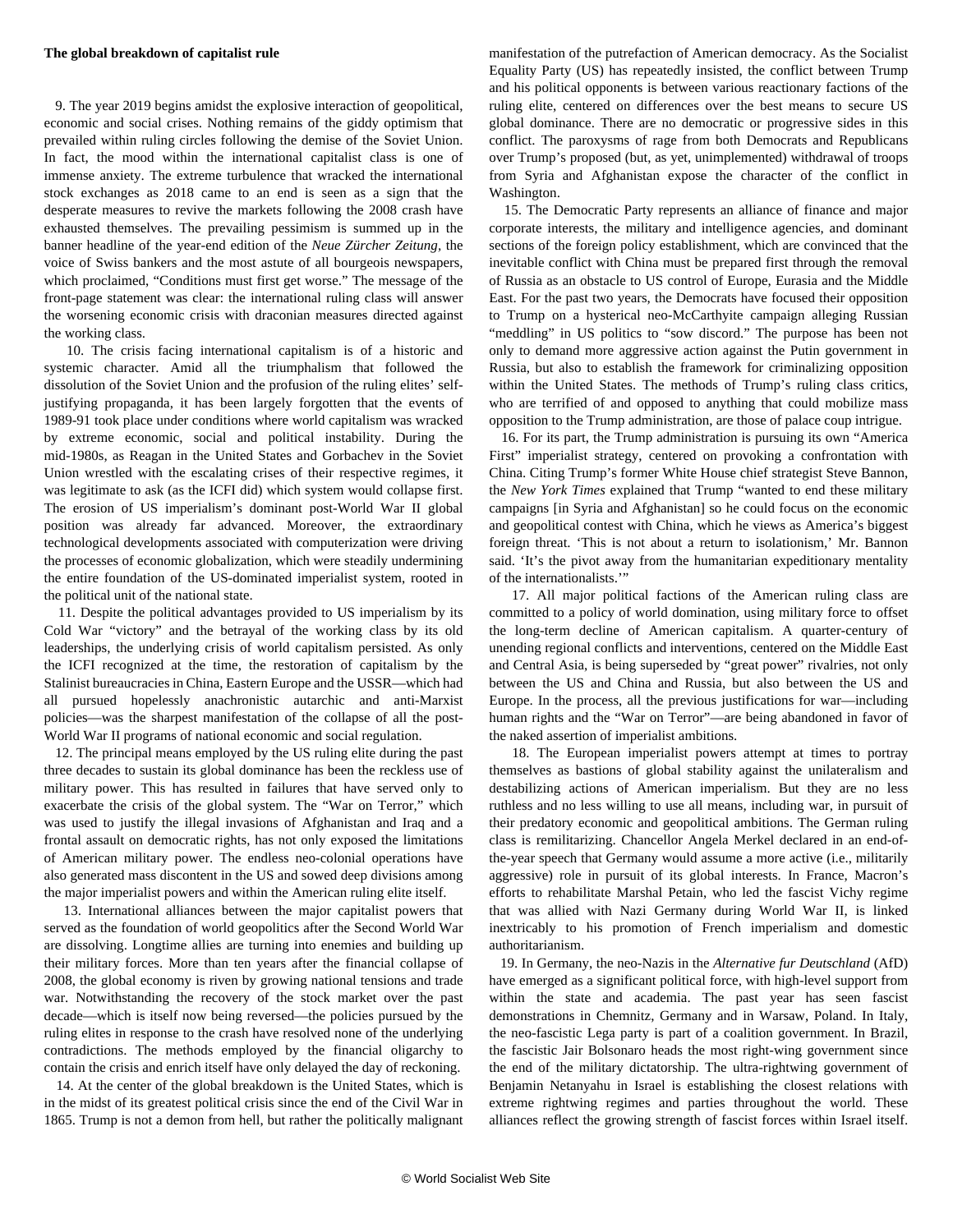In a column published in the Israeli newspaper *Ha'aretz* on December 31, columnist Michael Sfard warned:

 We have to face reality. We are witnessing the flourishing of a Jewish Ku Klux Klan movement. Like its American counterpart, the Jewish version also drinks from the polluted springs of religious fanaticism and separatism, only replacing the Christian iconography with its Jewish equivalent. Like white racism's modus operandi, this Jewish racism is also based on fear mongering and violence against its equivalent of Blacks—the Palestinians.

 20. The growth of far-right and fascistic movements, including the revival of anti-Semitism, poses immense danger to the working class. Under conditions of deepening capitalist crisis, unprecedented levels of social inequality and preparations for world war, the ruling elites are resurrecting all the political filth responsible for the worst crimes of the 20th century. The fact that fascism is growing rapidly within Israel—which has the highest proportion of poor of any country in the Organization for Economic Cooperation and Development (OECD)—is demonstrative proof that this political disease develops within a climate of extreme inequality, and especially in the absence of a political movement fighting for a socialist alternative to capitalism.

 21. Fascism is not yet, as it was in the 1930s, a mass movement. But to ignore the growing danger would be politically irresponsible. With the support of sections of the ruling class and the state, right-wing movements have been able to exploit demagogically the frustration and anger felt by the broad mass of the population. In this situation, the fight against the resurgence of extreme right-wing and fascistic movements is an urgent political task.

## **The fight against fascism and the lessons of history**

 22. All historical experience—and, in particular, the events of the 1930s—demonstrates that the fight against fascism can be developed only on the basis of the independent mobilization of the working class against capitalism. The coming to power of Hitler's Nazis in 1933 was possible only because of the betrayals of the two mass parties of the German working class, the Social Democratic Party (SPD) and the Communist Party (KPD).

 23. Hitler's victory produced shock within the European working class and an immense growth of anti-capitalist and anti-fascist militancy. But the initial advances of the working class in France and Spain ended in demoralization and defeat. The political instrument of these defeats was the "Popular Front"—that is, the alliance of the Stalinist and social democratic parties and trade unions with the capitalists. The explicit basis of this alliance was the defense of capitalist interests against the revolutionary aspirations of the working class, on the false pretense of defending democracy against fascism.

 24. Today, a new version of Popular Front politics is being revived under the banner of "left populism." A leading theoretician of this "left populism" is Chantal Mouffe—the mentor of Syriza in Greece, Podemos in Spain and Jean-Luc Melenchon in France. "What is urgently needed is a left populist strategy aimed at the construction of a 'people,' combining the variety of democratic resistances against post-democracy in order to establish a more democratic hegemonic formation," Mouffe writes in *For a Left Populism*. "I contend that it does not require a 'revolutionary'

break with the liberal democratic regime."

 25. In 1936, Trotsky explained the significance of the subordination of the working class to the capitalist class and its state machine:

 The political alliance of the working class leaders with the bourgeoisie is disguised as the defense of the "republic." The experiences of Spain show what this defense is in actuality. The word "republican," like the word "democrat," is a deliberate charlatanism that serves to cover up class contradictions. The bourgeoisie is republican so long as the republic defends private property. [*Lessons of Spain*, 1936]

 26. Left populism is not merely a repetition of the Popular Front politics of the 1930s. While bearing certain similarities to the politics of popular frontism—particularly in its subservience to the capitalists—it has no historical, let alone political, connection to the working class. It specifically opposes, in the words of Mouffe, those "who keep reducing politics to the contradiction of capital/labor and attribute an ontological privilege to the working class, presented as the vehicle for socialist revolution." That is, it repudiates the entire foundation of Marxist politics.

 27. In opposition to Marxism and socialism, the politics of Mouffe and the pseudo-left advocates the formation of an amorphous, programmatically undefined, supra-class and nationalist movement. As Mouffe explicitly states, the left-populist movement neither identifies itself as socialist nor calls for a struggle against the capitalist state. It envisions the possibility of finding points of agreement and collaboration with the extreme right, as Syriza has done in Greece and Podemos in Spain. Opposing the fight to win the working class to a socialist program, the left populism of the pseudo-left advocates the utilization of myths and other forms of irrationalist politics.

 28. Left populism is one expression of the politics of the pseudo-left, which has its theoretical origins in the demoralized denial of the revolutionary role of the working class by the theoreticians of the Frankfurt School and the postmodernist denial of objective truth and the Marxist and Trotskyist "grand narrative" of the revolutionary class struggle. Pseudo-left politics, based on the elevation of race, gender, sexual identity and the "people," is the politics of a privileged layer of the middle class, the top 10 percent of the population, which is covered over with left phraseology and slogans like the "Party of the 99 Percent."

 29. Connected to the soaring stock market and the staggering concentration of wealth in the richest 10 percent, the interests of this layer and its mode of life are entirely divorced from the concerns of the great mass of working people. Substantial sections of academia, in a manner reminiscent of the period preceding World War I, have moved sharply to the right, throwing their support behind imperialism and censorship. This finds specific expression in the support of the pseudo-left organizations for imperialist militarism (i.e., the interventions in Syria and Libya, support for "human rights" interventions, anti-Russia hysteria, etc.).

 30. The politics of racial, gender and sexual identity promoted by the organizations of the pseudo-left is bound up with conflicts within the top 10 percent over the distribution of wealth and access to positions within corporations, universities, the trade unions and the state apparatus. The weaponization of identity politics—which has found particularly vicious expression in the reactionary and anti-democratic #MeToo movement and, for example, support for the persecution of Julian Assange—is not only a means of securing wealth and status. It is a specific component of bourgeois-imperialist politics, reflecting the alignment of a substantial stratum of the very affluent middle class (the top 90 to 99 percent) with the ruling elite. Of course, exceptions to this rule are always to be found. In periods of intensifying social conflict, there will be individuals who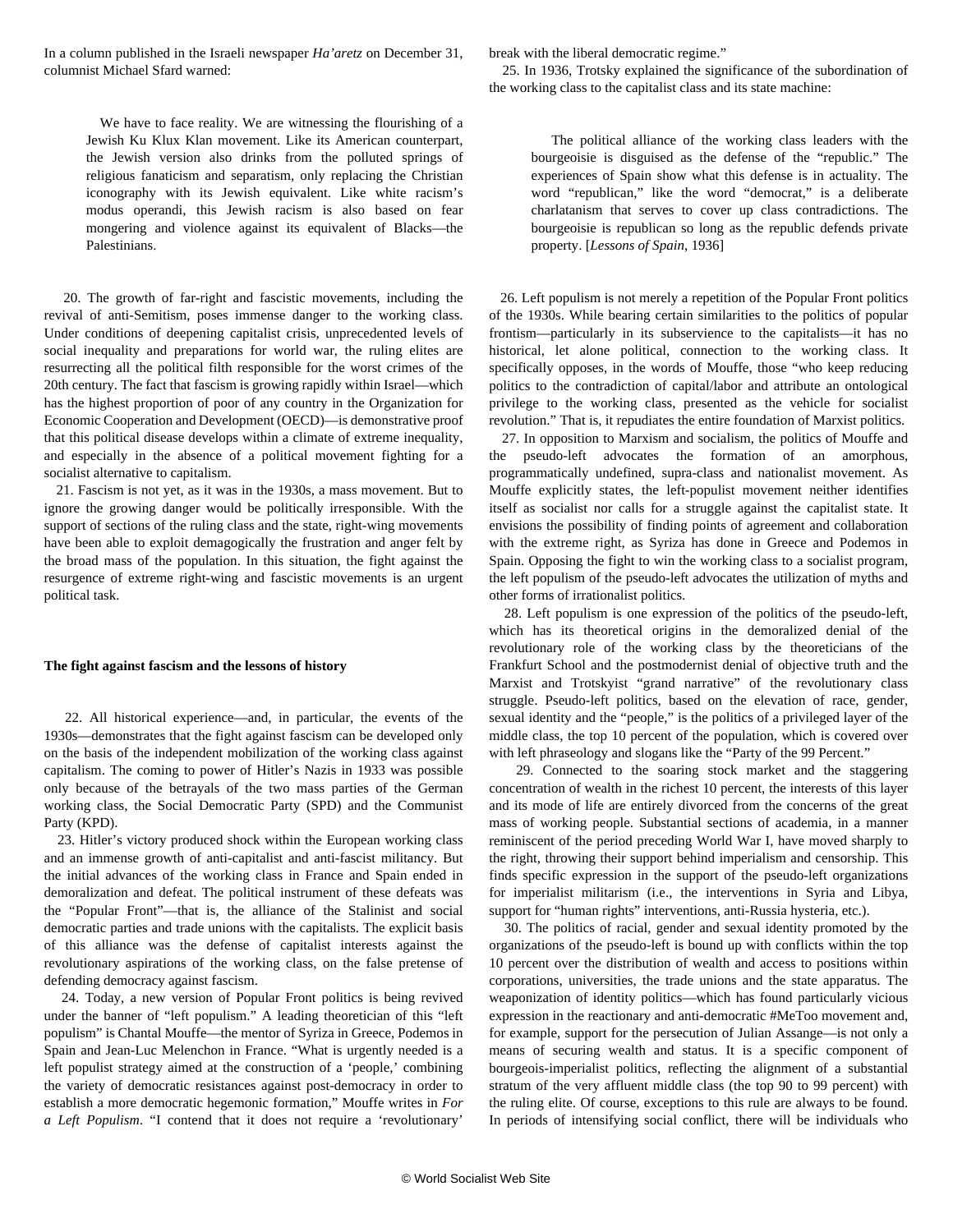will break away from their class milieu and give their support, and with considerable personal commitment and courage, to the revolutionary socialist cause. But political strategy cannot be based on the activities of exceptional individuals, i.e., the "traitors to their class." Thus, when the pseudo-left calls for a "Party of the 99 Percent," asserting an identity of class and economic interests between the wealthy denizens of the 90 to 99 percent income bracket with the lower 90 percent, it is perpetrating a political fraud. A "Party of the 99 Percent" could be nothing other than a political organization in which the interests of the overwhelming mass of the working class population are subordinated to the economic and social interests of the capitalist elite.

 31. While more affluent sections of the middle class are moving to the right, lower strata are moving to the left. The Yellow Vest movement in France attracted forces not only from the working class, but also from small businessmen and farmers. Predictably, the trade union bureaucracy and representatives of the affluent pseudo-left in France (i.e., Alain Krivine of the New Anticapitalist Party (NPA), Jean-Luc Melénchon of Unsubmissive France) seized upon the presence of segments of the middle class in the Yellow Vest protests in order to slander it as "fascist." But the fact that sections of the middle class have been drawn to the working class and are protesting over issues of social inequality is a positive development of immense significance. It indicates that *at this stage* of the developing social movement, important elements of the middle class are prepared to align themselves with the working class against capitalism.

 32. Thus, the urgent task for the working class is to demonstrate its ability to provide leadership in this fight. In a complex and socially heterogeneous society, in which the working population is composed of diverse strata encompassing a wide range of income groups, the necessity of unifying this vast social force is an immense political task. This task can be successfully accomplished only to the extent that the working class is armed with a clear and uncompromising anti-capitalist program. On this basis, it can win over to its side not only the more affluent strata of professionals that comprise an important segment of the working class population in all advanced capitalist societies, but also layers of the middle class that are oppressed by oligarchic capitalism. Trotsky's analysis of the social psychology of the middle class, written 80 years ago when this stratum constituted a more distinct "non-working class" element in society than it does today, retains immense relevance:

 Political developments in the coming period will move at a febrile rhythm. The petty bourgeoisie will reject the demagogy of Fascism only if it puts its faith in the reality of another road. That other road is the road of proletarian revolution…

 To bring the petty bourgeoisie to its side, the proletariat must win its confidence. And for that it must have confidence in its own strength.

 It must have a clear program of action and must be ready to struggle for power by all possible means. [*Whither France?*, 1934]

#### **The ICFI and the strategy of world socialist revolution**

 33. The alternatives that confront the working class are not "Reform or Revolution," but rather "Revolution or Counterrevolution." How the death agony of the capitalist system is resolved—whether by the capitalist methods of dictatorship, fascism, imperialist war and a collapse into barbarism, or through the revolutionary conquest of power by the international working class and the transition to a socialist society—will be determined by the outcome of the class struggle on a world scale. The historical perspective first elaborated by Marx and Engels in the *Communist Manifesto* has acquired an acute actuality. The escalating conflict between the capitalist elite and the working class will end "either in a revolutionary reconstitution of society at large, or in the common ruin of the contending classes."

 34. The past 40 years have been marked by a constant attack on the social and democratic rights of the working class. This assault has been aided and abetted by the very organizations—especially the trade unions—to which workers once gave support.

 35. The decades-long period of social counterrevolution, however, is now encountering mass opposition. The struggles that developed in the past year were objective indications of a significant change in the social and political orientation of the working class. While still in its initial stages, a mood of militancy, conducive to intransigent struggle, is spreading rapidly. Of course, there remain many ideological and political problems that need to be overcome in order for this mood to assume the form of an open struggle against capitalism and for socialism. But broad sections of the working class are coming to understand that direct struggle is unavoidable. Moreover, the fact that the struggles in 2018 occurred outside the control of the official state-sponsored unions demonstrates a critical loss of confidence among workers in these reactionary organizations. As the ICFI anticipated, the fight for social equality and world socialism will take the initial form of a global rebellion against these discredited, pro-capitalist apparatuses.

 36. It is impossible to predict the exact tempo of events, which are influenced by a vast and interacting complex of national and, above all, global factors. However, what can be predicted with certainty is that the upswing in militant struggles of the working class will continue in 2019. But the transformation of this intensifying social militancy into a conscious movement of the international working class for socialism depends upon the building of Marxist-Trotskyist parties in the working class—that is, national sections of the International Committee of the Fourth International.

 37. In 2018, the ICFI celebrated the 80th anniversary of Leon Trotsky's founding of the Fourth International to continue the fight for Marxism against the Stalinist betrayal of the Russian Revolution and socialist internationalism. At lectures and meetings held in Sri Lanka, across the United States, in Europe and in Australia and New Zealand, the question was answered: What accounts for the historical persistence of the Fourth International? Above all, it is the correspondence of the internationalist perspective of the Fourth International with the objective character of the epoch.

 38. All the nationalist organizations and parties that exercised political influence in the post-World War II period—from Stalinism and its Maoist variant, to social democratic and trade union reformism, to pettybourgeois movements such as Castroism—have collapsed or been transformed into principal instruments of capitalist rule. In the case of the Chinese regime, despite the immense economic development in China over the past four decades, it has failed to resolve the historic problems of countries with a belated development. The Chinese working class and rural masses are still confronted with the reality of imperialist encirclement and face the threat of a devastating attack by the US and its allies. The Maoist Communist Party apparatus is a principal bulwark of world capitalism and incapable of making any credible appeal to the working class internationally to oppose the war agenda of the imperialist powers.

 39. During the past year the Chinese working class has resorted to strikes to register its protest against the consequences of capitalist restoration. These struggles have won the support of sections of student youth. It is unquestionable that the expansion of social struggles in China—and, for that matter, throughout all countries in Asia, the Middle East, Africa and Latin America, which have seen a massive growth of the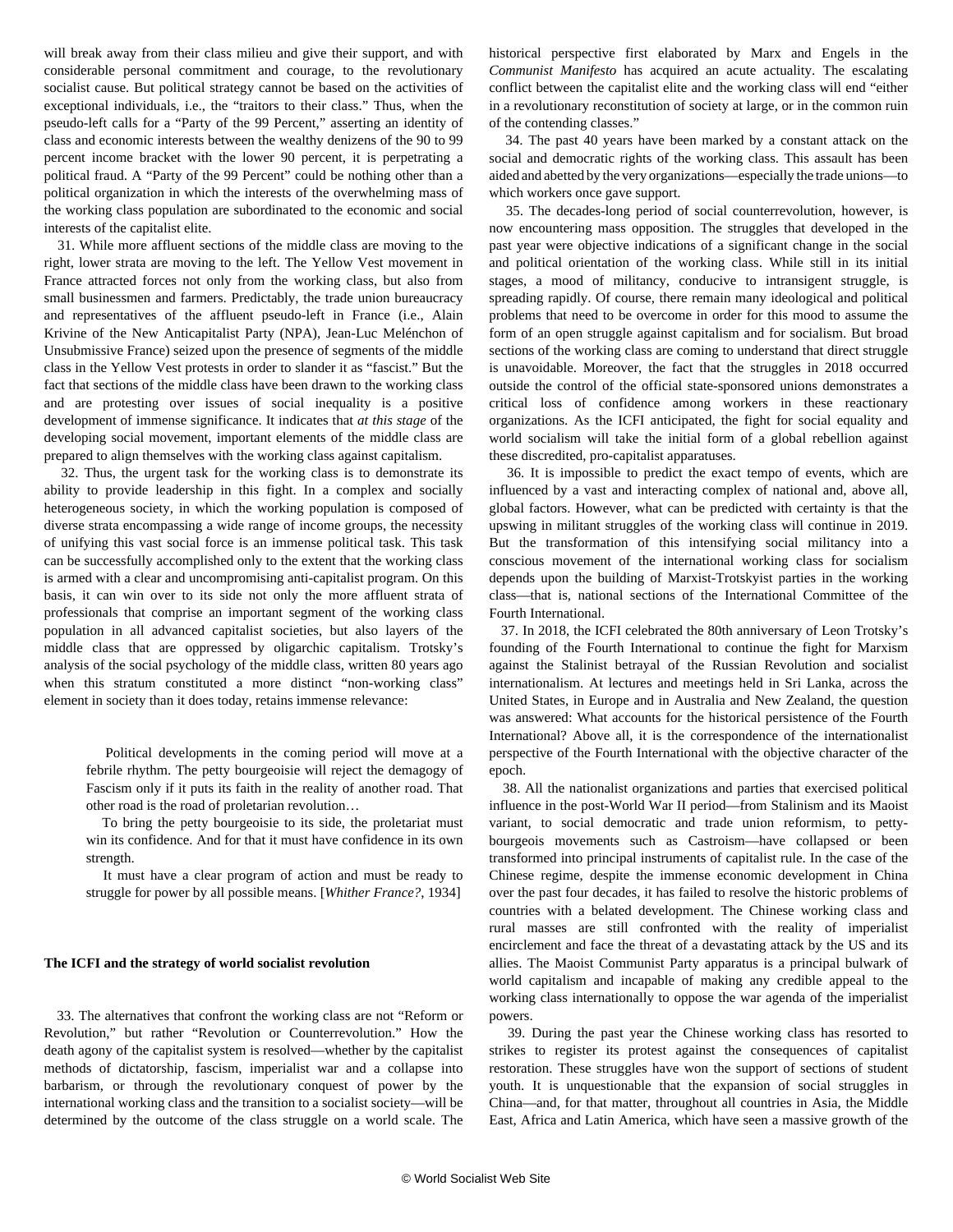working class during the past four decades—will lead to a resurgence of interest in and support for Trotskyism. Conditions that exist in the contemporary world, no less than the historical experiences of the last century, confirm the essential tenets of the theory of permanent revolution elaborated by Leon Trotsky:

 The completion of the socialist revolution within national limits is unthinkable. One of the basic reasons for the crisis in bourgeois society is the fact that the productive forces created by it can no longer be reconciled with the framework of the national state. From this follows, on the one hand, imperialist wars, on the other, the utopia of a bourgeois United States of Europe. The socialist revolution begins on the national arena, it unfolds on the international arena, and is completed on the world arena. Thus, the socialist revolution becomes a permanent revolution in a newer and broader sense of the word; it attains completion only in the final victory of the new society on our entire planet. [*What is the Permanent Revolution?* 1931]

 40. It was to defend this perspective that the International Committee was established in 1953, following the "Open Letter" issued by Socialist Workers Party leader James P. Cannon in opposition to the Pabloite revisionist tendency, which sought to destroy the Trotskyist movement and liquidate the Fourth International into Stalinism and bourgeois nationalism. The defense of Trotsky's political heritage has been fought out over a vast terrain, encompassing the defense of dialectical and historical materialist theory against pragmatism and its various subjective idealist and irrationalist offshoots (i.e., the Frankfurt School and Postmodernism), and intransigent opposition to Stalinism, Pabloite revisionism (and its Morenoite variant), and all forms of bourgeois nationalism. The critical milestone in the history of the ICFI was its struggle between 1982 and 1986 against the national opportunism of the British Workers Revolutionary Party, which secured the unification of sections of the IC on the basis of Trotskyism.

 41. The struggle of the ICFI did not unfold only in the realm of theory and program. The investigation conducted between 1975 and 1983, known as *Security and the Fourth International*, into the deployment of agents by imperialism and the Soviet Stalinist bureaucracy demonstrated *in practice* the revolutionary intransigence of the International Committee. This investigation was conducted in the face of the bitter opposition of the Pabloite organizations, which openly defended the agents, including those who played critical roles in preparing the assassination of Trotsky, such as Mark Zborowski, Sylvia Caldwell and Joseph Hansen. Even to this day, the Pabloites and their pseudo-left allies continue to defend these agents and denounce the findings of *Security and the Fourth International* in the most vehement terms. But they are incapable of refuting a single fact established in the course of the investigation. During the past five years, documents have emerged that further substantiate the findings of *Security and the Fourth International*. The International Committee has incorporated this new information into its earlier findings. Under conditions of mounting state attacks on the working class and its democratic rights, the findings of *Security and the Fourth International* acquire renewed historical and contemporary political significance.

 42. Events are now demonstrating the historical and political significance of the struggle waged by the ICFI in defense of Trotskyism. Theoretically and in practice, the ICFI has established that it is the sole revolutionary political party of the international working class and the sole representative of genuine Marxism. There is not a political tendency in the world outside of the ICFI that can plausibly claim to represent the continuity of the international party founded by Trotsky in 1938.

 43. The ICFI has waged a continuous campaign against all attempts to falsify the history of the Russian Revolution and to defend the intellectual and political legacy of Leon Trotsky against numerous slanders and attacks. In 2017, to mark the centenary of the Russian Revolution, the ICFI carried out a thorough study of its immense strategic lessons. These lessons are being brought into the political situation today.

 44. The ICFI is leading the fight for the political independence of the working class, establishing that the logic of workers' struggles is a rebellion against the pro-capitalist bureaucratic apparatuses and the necessity to form new, democratically controlled rank-and-file factory and shop floor organizations that assume responsibility, independently of the pro-corporate unions, for the defense of workers' interests. In the final weeks of 2018, auto workers in the United States and tea plantation workers in Sri Lanka, under the influence of the ICFI, took pioneering steps, forming rank-and-file committees to plan out action in defense of jobs, wages and conditions. This work will continue and expand in the course of 2019. The independent and uncompromising struggles of the working class will win the confidence and support of ruined sections of the middle classes, which might otherwise be drawn behind the demagogy of the extreme right. As the impact of the economic and political crises drives ever broader sections of the working class into struggle, the task of Socialist Equality Parties in the United States, Sri Lanka and in all the countries in which they are active is to provide organization and political direction to the mass movement. The objective impulse toward a general political strike, drawing together all sections of the working class in a fight for power, must be consciously identified and explained by the International Committee and its sections.

 45. At its December 9 conference of rank-and-file workers in Detroit, representatives of the Socialist Equality Party were asked two critical questions: 1) Will the *World Socialist Web Site* serve as an instrument for facilitating contact among all sections of workers engaged in struggle; and 2) Will the WSWS assist workers in the international coordination of their struggles? The answer given to both questions was, unequivocally, "Yes." The *World Socialist Web Site*, the Internet publication of the ICFI, will provide the increasingly insurgent and militant movement of the international working class with historical education, political analysis and a voice and forum for discussion. The WSWS will continue to be at the forefront of the fight against Internet censorship and for the defense of WikiLeaks' founder Julian Assange and all persecuted journalists, whistleblowers, artists and principled critics of the ruling class.

 46. The most crucial task in 2019 is to work systematically for a significant expansion of the International Committee. Ever more directly, the theoretical and political work of the International Committee is intersecting with the objective movement of the working class. Its criticalpractical revolutionary activity is becoming an essential factor in the development and outcome of the revolutionary class struggle. The theoretically and historically informed analysis of the ICFI is acquiring immense political and practical significance. The International Committee of the Fourth International must meet the challenge of this new situation. In its analysis of world developments and through the political work of its adherents active in the Socialist Equality Parties and their affiliated youth movements, the International Youth and Students for Social Equality (IYSSE), the ICFI must impart to the struggles of the international working class the necessary consciousness of its goals and assist in the development of the practical initiatives required to advance the fight for socialism.

 47. As the working class breaks with the outmoded and reactionary nationalist organizations and trade unions, and their pseudo-left accomplices, the potential exists for the rapid development of internationalist revolutionary Marxist consciousness and practice. The ICFI enters 2019 with the greatest optimism, based on a scientific confidence in the heritage and program of Trotskyism, the Marxism of the